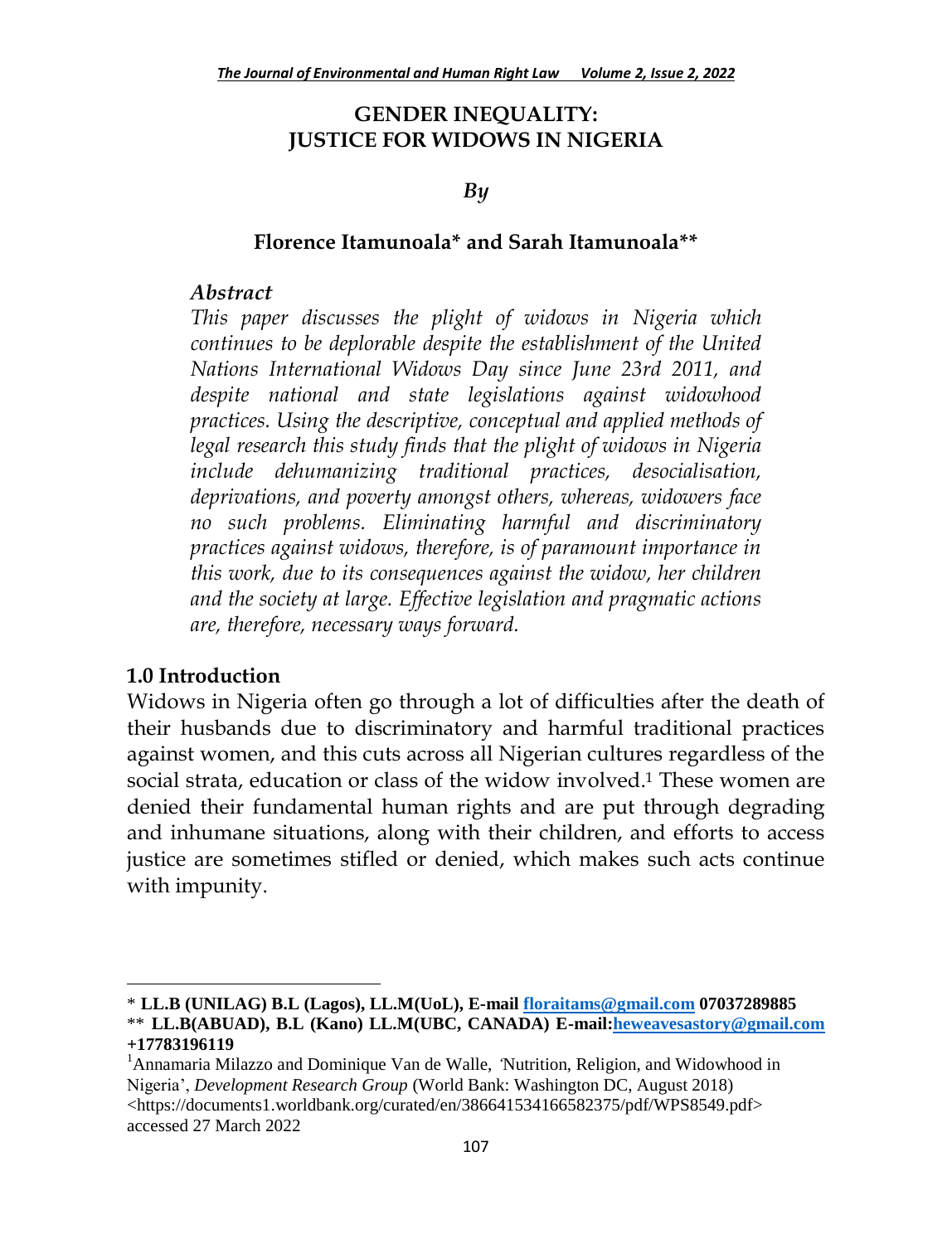While huge strides have been made in this area due to the influence of the Christian religion,<sup>2</sup> and through regulation by national, regional and international laws, discriminations against the widow still thrives in many forms and degrees in Nigeria. This paper therefore, aims to find more practicable solutions to ending this trend against widows and the ripple effects on their children and the society at large.

In discussing this topic, this work will be divided into four major parts. The first part is this introduction, which will also include a definition of key terms that are used within this work. The second part will provide an overview of widowhood practices, and its implications for widows in Nigeria. Next will be a discussion about the national and international framework and conventions that provide for widowhood rights, and finally, the last part of this work will make recommendations towards an increased advocacy for a national consensus to end all forms of discrimination against widows.

## **2.1 Definition of Terms**

The concepts that are worthy of defining in this paper are as follows:

# **2.1.1 Gender Inequality**

Generally, the term 'inequality' refers to 'an unfair situation in which some people have more rights or better opportunities than other people".Gender equality, therefore, means that women and men have equal conditions for realizing their full human rights and for contributing to, and benefitting from, economic, social, cultural and political development. In this case, it also means the absence of discrimination against women.

## **2.1.2 Widow**

In this context, a widow refers to a woman who is lawfully married to a man under any of the recognized forms of marriages in Nigeria or a woman who has cohabited with a man, and has given birth to children for him, and with whom a man has lived with as family to the knowledge of kith and kin, and she is now bereaved of him and is single.

# **2.1.3 Justice**

In this context justice means, the principle of fairness or quality of being just, conformity to law, legal validity, or the administration of law

 $\overline{\phantom{a}}$ <sup>2</sup>Adaina Ajayi and Others, 'Gendered Violence and Human Rights: An Evaluation of Widowhood Rites in Nigeria', (2019) (6) (1) *Cogent Arts & Humanities*, 10.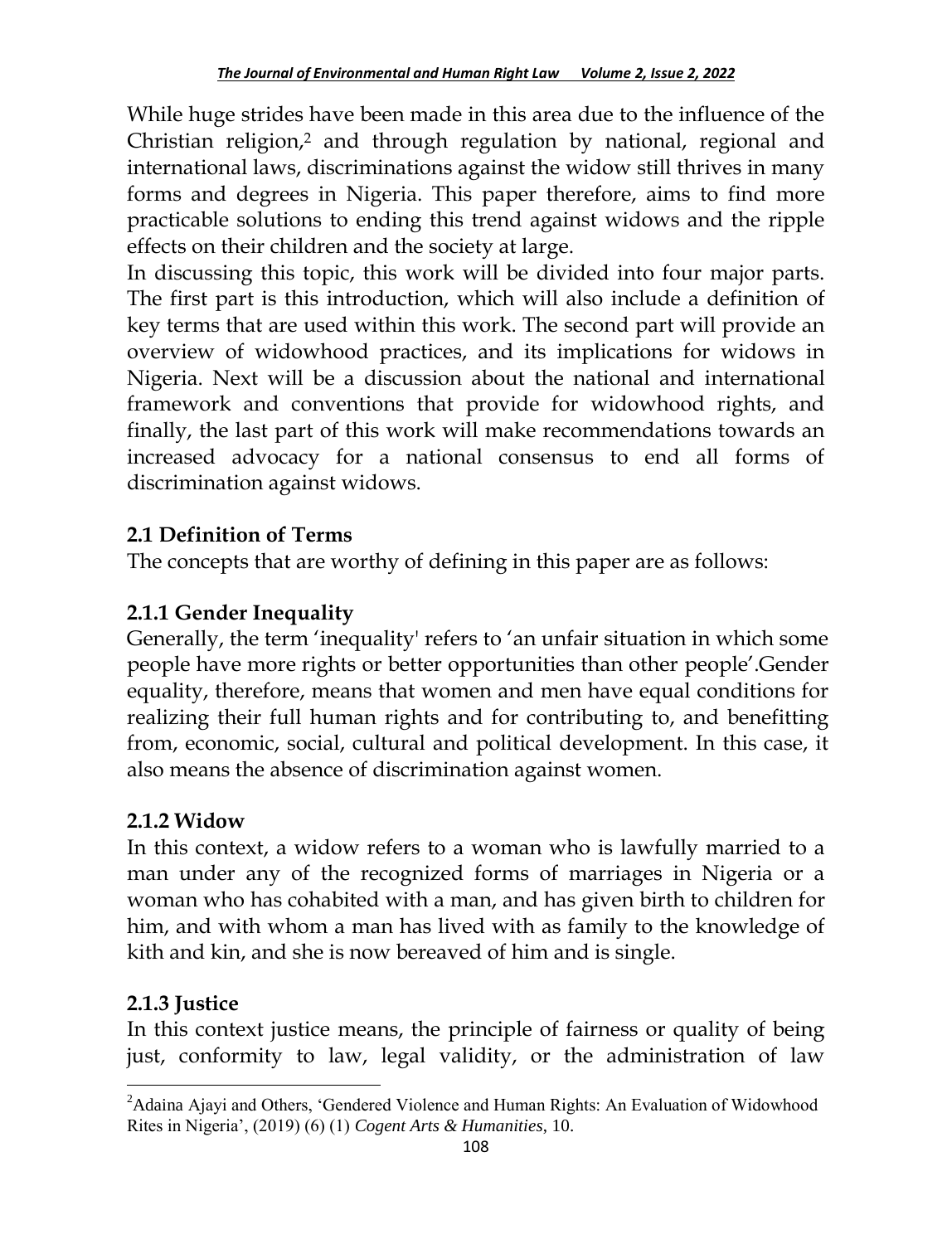according to prescribed and accepted principles. This conformity to law and legal validity is especially important, in order to highlight the fact that justice in this work isn't calling for the same inhumane actions to be meted out against the men as well, but instead asks for fairness and dignity in the treatment of all bereaved people.

### **3.0 Overview of Widowhood Practices and its Implicationsfor Widows in Nigeria**

There are various customs and traditions in different parts of the country that relate to widowhood and its rites. What is common to these cultures, however, is that the widow often bears the brunt of her husband"s death, which is not usually the case if it were the wife that died.<sup>3</sup> Various perceptions, beliefs and practices propel these widowhood rites, which ultimately result in the widow going through hardship and difficulties as a result of these societal burdens that are placed on her. Some of these perceptions and beliefs include, the need for the separation of the wife from her husband"s spirit; the need for the widow to prove the absence of infidelity or guile; the absence of bloodlines for the woman either through the lack of children, a male child, or just by the mere fact that she was married into the family rather than born into the family bloodline.<sup>4</sup> Surprisingly, the man often doesn't need to go through these and would not even go through this if any of these were found to be true, for instance, infidelity. This shows that these cultures are not for the "good" of the woman, like they try to claim, but rather for other purposes.

For the widow, it is often the beginning of a new life of unpredictable accusations, stigmatism, animosity, trials, verbal, physical and psychological violence<sup>5</sup> as she is often blamed for the death of her husband, while the possibility of other natural and obvious causes are dismissed. In line with these perceptions, widows are made to go through harmful and dehumanising treatments such as the shaving of hair, the separation from society like something dirty, the drinking of water from a dead body, to prove innocence and many other unimaginable treatments.

 $3$ Aderibigbe Sunday Adedeji and Others, Practice and Correlates of Widowhood Rites in A City in North Central

Nigeria, (2019) (7) (3) *Texila International Journal of Public Health*, 1.

<sup>4</sup>Mary Imelda Obianuju Nwogu, 'The Legal Anatomy of Cultural Widowhood Practices in South Eastern Nigeria: The Need For A Panacea', (2015) (3) (1) *Global Journal of Politics and Law Research,* 80.

<sup>5</sup> See 'Plight of Widows', *Vanguard* (Nigeria May 23 2022)

<sup>&</sup>lt;https://www.vanguardngr.com/2019/05/plight-of-nigerian-widows/> Accessed 27 March 2022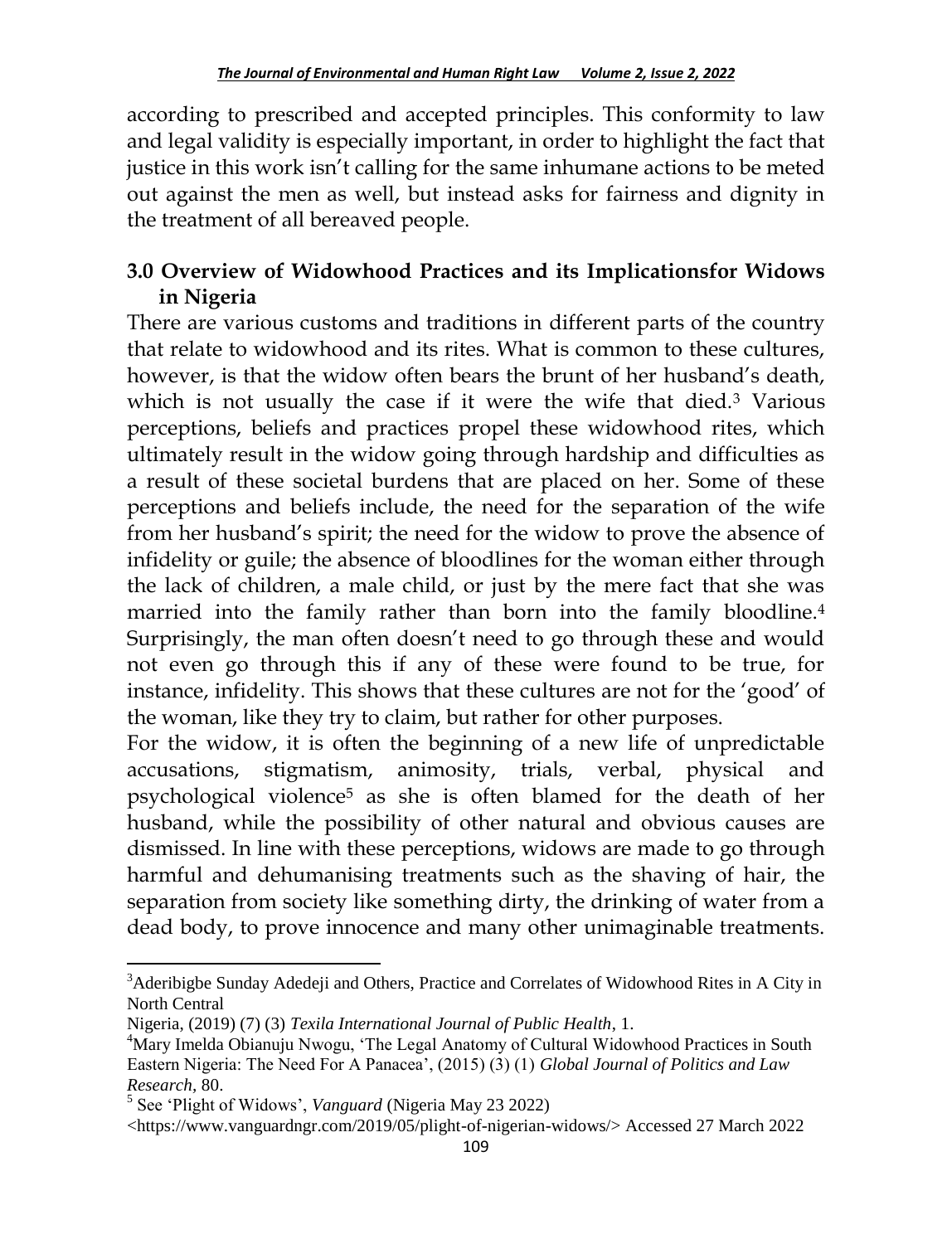Additionally, inheritance and property rights under these traditions also often dispossess the widow of her and her husband"s hard earned property and wealth and she is left alone to fend for herself, or sometimes, even viewed as a piece of property to be inherited. So basically, in addition to the pains and trauma of losing a husband, father, head of family, breadwinner and defender, the deceased husband"s family live for a good part of their lives at the pleasure, whims and caprices of in-laws, traditions and customs that are dehumanizing and unjust. Unfortunately, some of these practices were in times past and in some cases still presently recognised and even given credence to by our courts<sup>6</sup> and persons at different levels of authority, including law enforcement agents.

Fortunately, the influence of the Christian religion has helped to put a damper on some of these practices, and many laws have been made in relation to this issue. For instance, in Rivers State, a lot of these practices have been listed in the Dehumanizing and Harmful Traditional Practices Law of 2003. These are enumerated in sections 1 (a)-(d), 2(1)(a)-(t) and 3(1)(a)-(e) and include the following; forcing her to drink water used in washing the corpse, sleeping on same bed with corpse, remaining naked for a specified period as part of burial rites, or making her sit on broken coconut or other harmful objects shaving of hair, sitting and sleeping on bare floor, forced re-marriage to an in-law, ejection from matrimonial home, abstinence from personal hygiene, discrimination, denial of inheritance and several other barbaric customs. Similar laws also exist in some states of the Federation.

It is important to note here, that there are varying levels and degrees of widowhood experiences, depending on the educational background of the woman, economic and family status, religion in dominance in the locality, and type of law governing the marriage, however, difficulties in widowhood happen more often than not. Thus, despite the existence of better laws and influences, there is still much work to be done.

## **3.1 Implications of Widowhood Practices in Nigeria**

There are many negative implications that result from the continuation and upholding of widowhood practices, which includes health implications, economic implications and even legal implications, many of which have further ripple effects on the children and on the Nigerian society eventually. There is, therefore, a strong case for a more pragmatic action to end the injustice of widowhood practices in Nigeria.

 $\overline{\phantom{a}}$ 6 *Suberu v Sumonu*(1957) JELR 80170 (SC) Supreme Court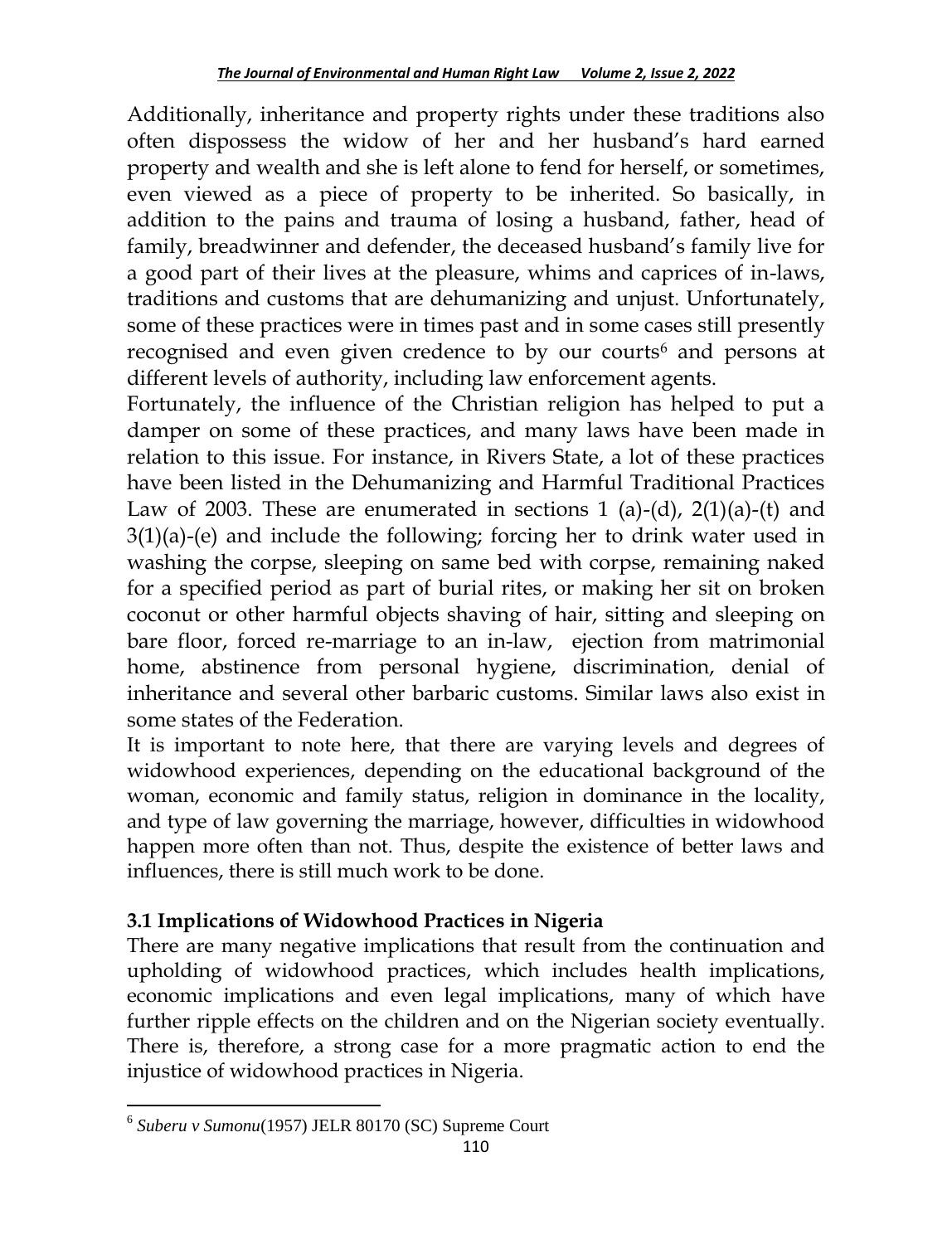### **3.1.1 Health Implications**

Widowhood practices often affect the physical, mental, spiritual, emotional and social health of the widow. Physically, her body suffers through the abusive treatments that she may be made to bear, including lack of good sleep, exposure to the dead body, and the scraping of her hair or body with unsterilized objects. Mentally and emotionally, in addition to losing a husband, she now has more burdens to bear, and where she still has to fight for her husband"s goods and property which ought rightfully to belong to her and her children, that worsens her mental and emotional health. These also lead to a decline in her social health, as the support system from the husband"s family sometimes wanes, as they become aggressors to her, leaving her to face loneliness and rejection, amongst others. These could result in physical ailments like high blood pressure and mental ailments and even death. This poor state of health in turn, affects the health, education and wellbeing of the children of the marriage.

### **3.1.2 Economic Implications**

In many Nigerian homes, the man is usually the breadwinner, while the woman becomes a full time housewife or stay-at-home mother. Thus, the woman often has no money or savings of her own and relies absolutely on the husband for sustenance. Therefore, upon the death of her husband, she turns into a beggar overnight. When this happens, no one remembers her hours of labour in the home that allowed for her husband to have enough time to work to make money, and sometimes she even did some side businesses to help to make ends meet. Instead, everyone sees the properties that have been accrued during the marriage as the man"s property, and the relatives often come in to dispossess her of these properties, sometimes, even including her own personal belongings.

Unfortunately, in the past, our courts did not help matters as judgments favoured some of these repugnant traditions and cultures. For instance, in the cases of; *Suberu v Sumonu7, Nezianya v Okagbue, <sup>8</sup> Fakoya v Asemonu.* The court in all these cases and many more, held that a woman was not entitled to inherit her husband"s property. In many of the cases the reasoning was that devolution follows the blood and a wife or widow is not of the blood. Hence, brothers, sisters and parents and other blood relations are to inherit in preference to the wife. They discountenanced the

 $7(1957)$  JELR 80170 (SC) Supreme Court.

<sup>8</sup> CWLR (1963) 19; FSC 398/1962.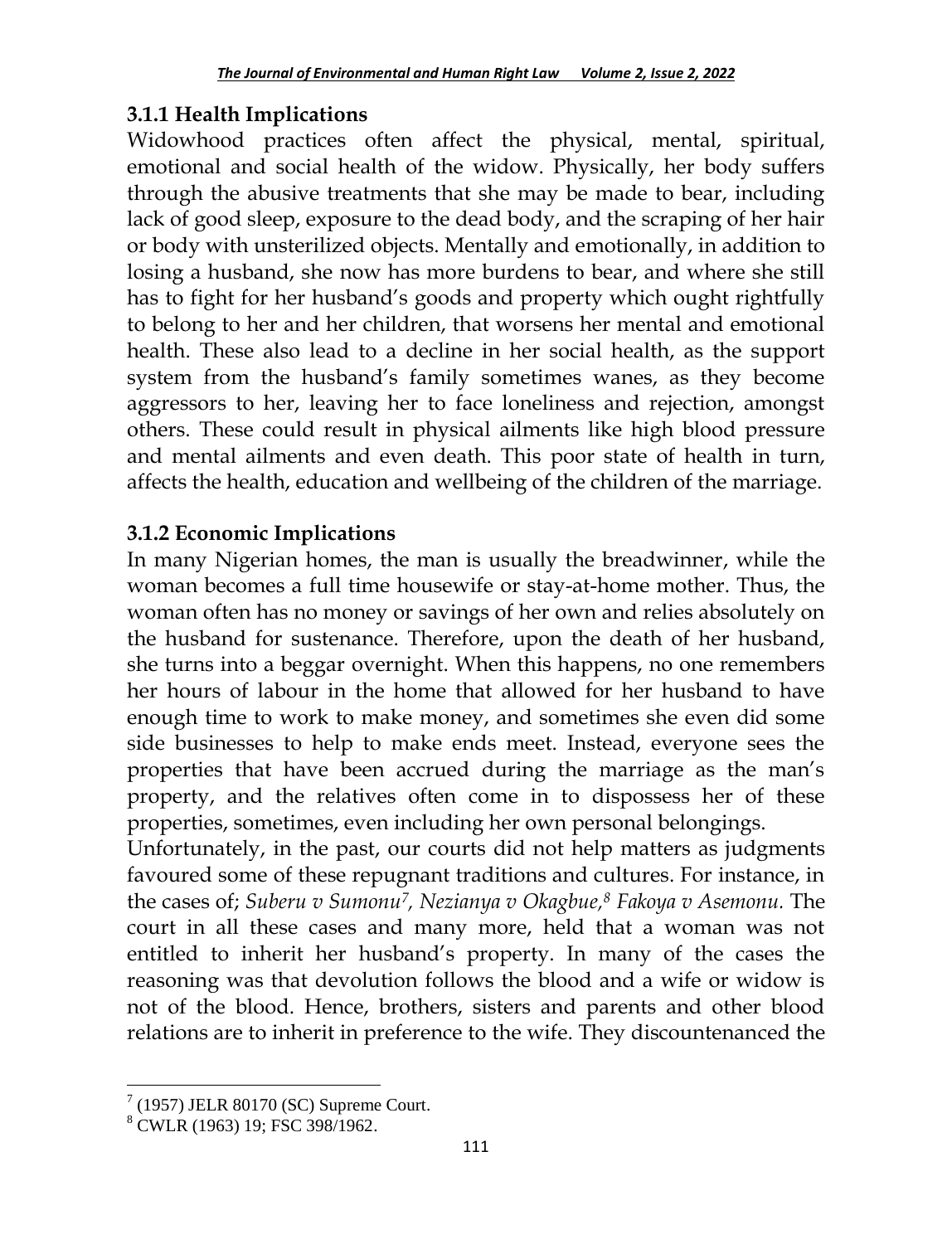fact that by marriage, a man and woman become one and therefore, have blood ties with each other. The bane of gender inequality is at the root of these decisions.

There appeared to have been a little deviation from the earlier decisions, in *Nzekwu v Nzekwu<sup>9</sup>* where it was held that subject to good behaviour, the Plaintiff (widow) has the right of possessing her husband's property at least in her lifetime and no member of the deceased family has the right to dispossess her of it. The troubling question is, who judges the behaviour and what criteria is to be used? Having regard to the animosity against wives, greedy or aggressive family members of a deceased husband are more likely to see a wife as bad or stubborn, irrespective of how well she has lived with them, as soon as she refuses to give in to their demands. Hence, subjecting her to a criterion of good behaviour has not bettered her position in any way. By marriage, a couple becomes one. They covenant to endow each other with the others worldly goods. Why then does a widow lose her rights upon her spouse's death, whereas, a widower does not? Justice Niki Tobi gave a classic judgment in *Mojekwu v Mojekwu10*where he held regarding widows that;

*Such a custom is inconsistent with equity and fair play in an egalitarian society such as ours where the civilised sociology does not discriminate against women… All human beings' males and females are born into a free world and are expected to participate freely without any inhibition on grounds of sex and that is constitutional. We need not travel all the way to Beijing to know that some of our customs including the Nnewi 'olikpe' custom are not consistent with the civilised world in which we all live today, including the appellant'. He therefore held that the olikpe custom was repugnant to natural justice, equity and good conscience.*

His obiter in *Mojekwu v Ejikeme<sup>11</sup>* on widowhood practices is notable, to wit:

It is however now a matter of grave or serious concern, whether it is now time that courts of law considered the predicaments and deprivation of widows in the guise of customary laws! It is discriminatory and therefore against the Constitution of Nigeria and CEDAW.

 $\overline{a}$  $9$  (1989) NWLR (Pt. 104) 373.

<sup>10</sup>*Mojekwu v Mojekwu*(1997) NWLR (PT.512) 283 AT 304

<sup>11</sup>*Mojekwu v Ejikeme* (2000) 5 NWLR (PT.607) 402 at 436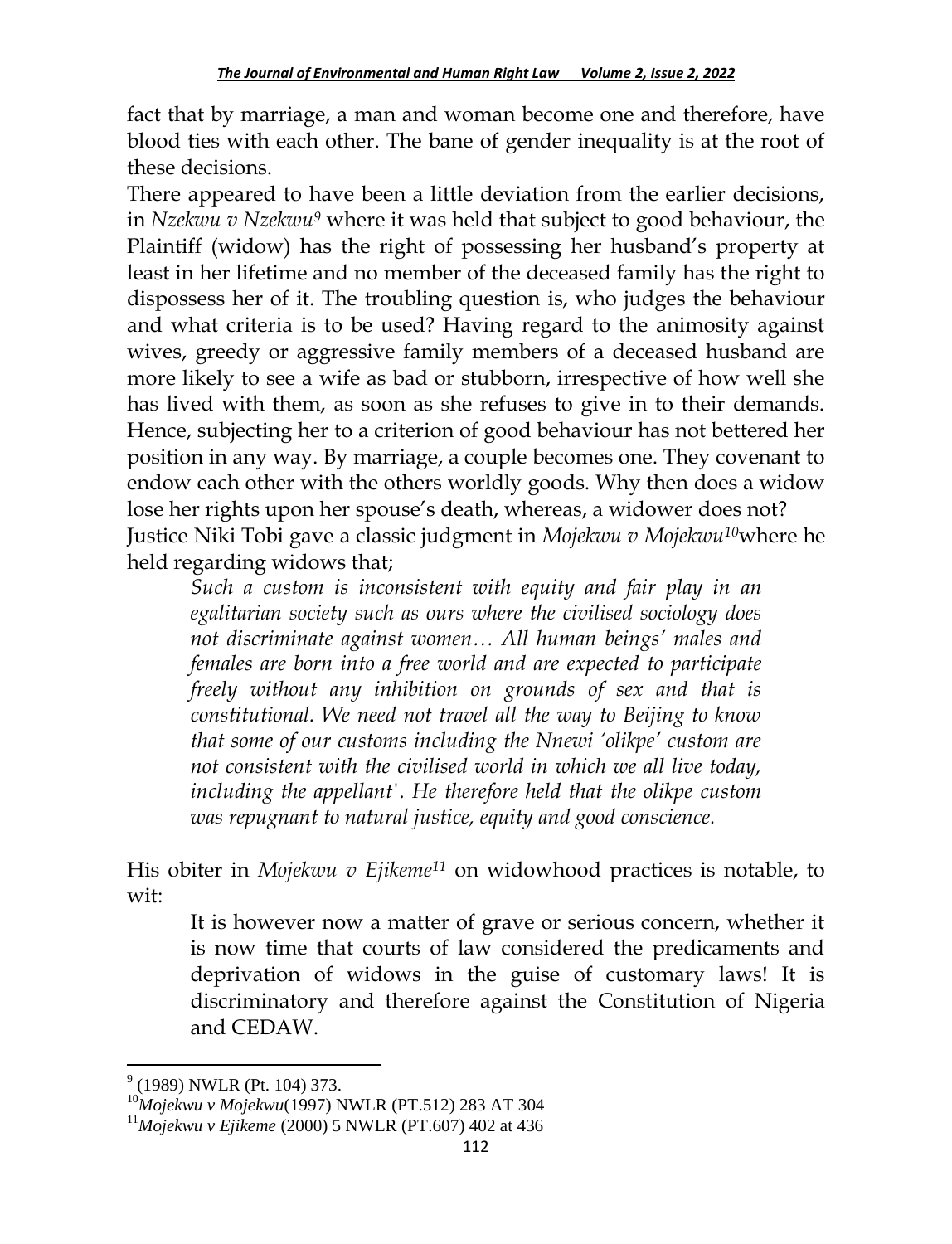These economic implications have ripple effects on widows and their children which include, the withdrawal of children from school; child labour/trafficking; prostitution or vulnerability to prostitution by widows or their girl-children; involvement in criminal activities; and hatred or vengeance against the "wicked society" that acquiesced in allowing such practices. In view of the above, the issue of widowhood practices cannot be taken with levity.

## **3.1.3 Violations of Human Rights**

Widowhood practices violate the fundamental human rights of widows which are guaranteed under Chapter IV of our Constitution<sup>12</sup> and under regional and international conventions. These violations include:

a. The Right to human dignity as guaranteed under section 34  $(1)(a)$  of Constitution.

This prohibits subjecting a person to torture or cruel inhuman and degrading treatments or punishments.

Torture and inhuman treatment according to the Court in the case *Uzoukwu v Ezeonu13*means:

To put a person in some form of pain which couldbe extreme, it also means to put a person in someform of anguish or excessive pain… could be a physical brutalization of the human person. It could also be a mental torture in the sense of mental agony.

Article  $1(9)$  of the Protocol to African Charter<sup>14</sup> also defines inhuman practices as:

All behaviour, attitude or practices which negatively affect the fundamental rights of women and girls such as their rights to life, health, dignity, education and physical integrity'.

The above descriptions aptly describe the plight that many widows undergo upon the death of their husbands. The dignity of the human person is also affected when they are degraded physically, mentally or socially through accusations and ostracization.

 $\overline{a}$ <sup>12</sup>Constitution of the Federal Republic of Nigeria [Nigeria], Act No. 24, 5 May 1999 [the Constitution]

<sup>13</sup>*Uzoukwu v. Ezeonu II* (1991) 6 NWLR (Pt 200), 708.

<sup>&</sup>lt;sup>14</sup> African Union, *Protocol to the African Charter on Human and People's Rights on the Rights of Women in Africa*, 11 July 2003 <https://www.refworld.org/docid/3f4b139d4.html> accessed 27 March 2022.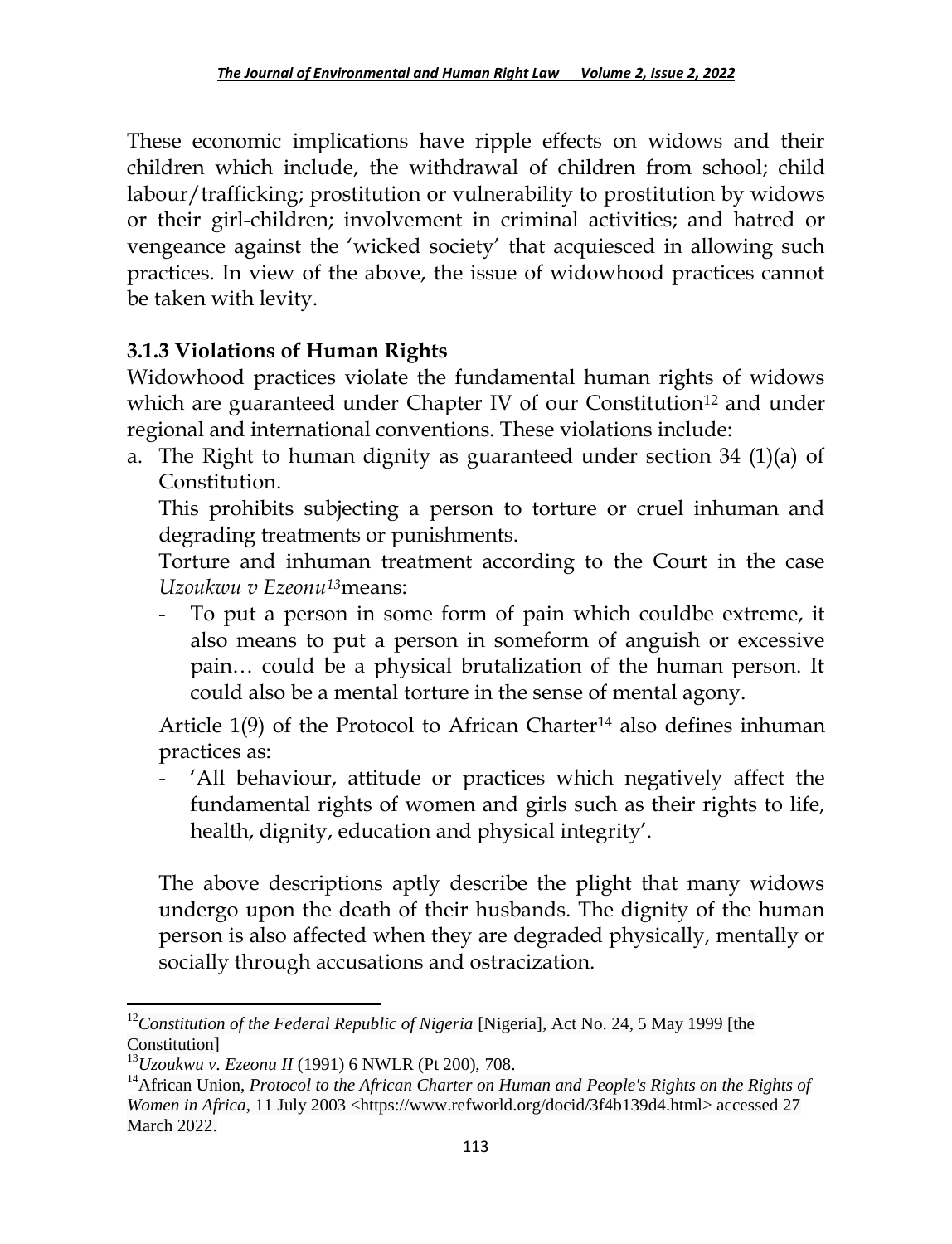b. The Right to Life as guaranteed by section 33 of the Constitution is also violated.

Widowhood practices as discussed above, could lead to a lot of health issues such as depression, hypertension, and other serious illnesses. Actual exposure to the dead body or water used to wash the dead body, also puts the widow at risk of developing physical and mental illnesses that could eventually lead to death. These therefore, violate the widow"s right to life.

c. The Right to Freedom of Association and from Discrimination as guaranteed by sections 40 and 42 of the constitution are also infringed upon by widowhood practices.

Just like a widower, a widow has the right to freely associate with anyone of her choosing, after mourning her husband as she desires. She also has the right to re-marry any man of her choice or to refuse to remarry, without being discriminated against for her choices. Unfortunately, while men are often seen as needing a woman to take care of them as soon as possible, women are often expected to remain chaste and unmarried. Where, however, women are urged to remarry, it is often for the purpose of being acquired by a person, rather than a choice made by the widow"s freewill, calculated to be for her own best interest. Freedom of Association and from discrimination would work here, to ensure that the widows needs, rather than cultural encumbrances, are exercised in line with her desires and personal choices, as would be the case if it were a widower.

d. The Right to Personal Liberty is provided for in sections 35(1) of the Constitution and section 365 of the Criminal Code<sup>15</sup> which both prohibit any act of confinement or detention of a person against their will.

Unfortunately, this criminal act is often carried out against a widow by the physical confinement or restriction in movement and association as sometimes required by widowhood rites. Thus, widowhood practices are illegal actions that must be discontinued.

<sup>&</sup>lt;sup>15</sup>Criminal Code Act [Nigeria], Cap C38 LFN 2004, 1 June 1916 [Criminal Code]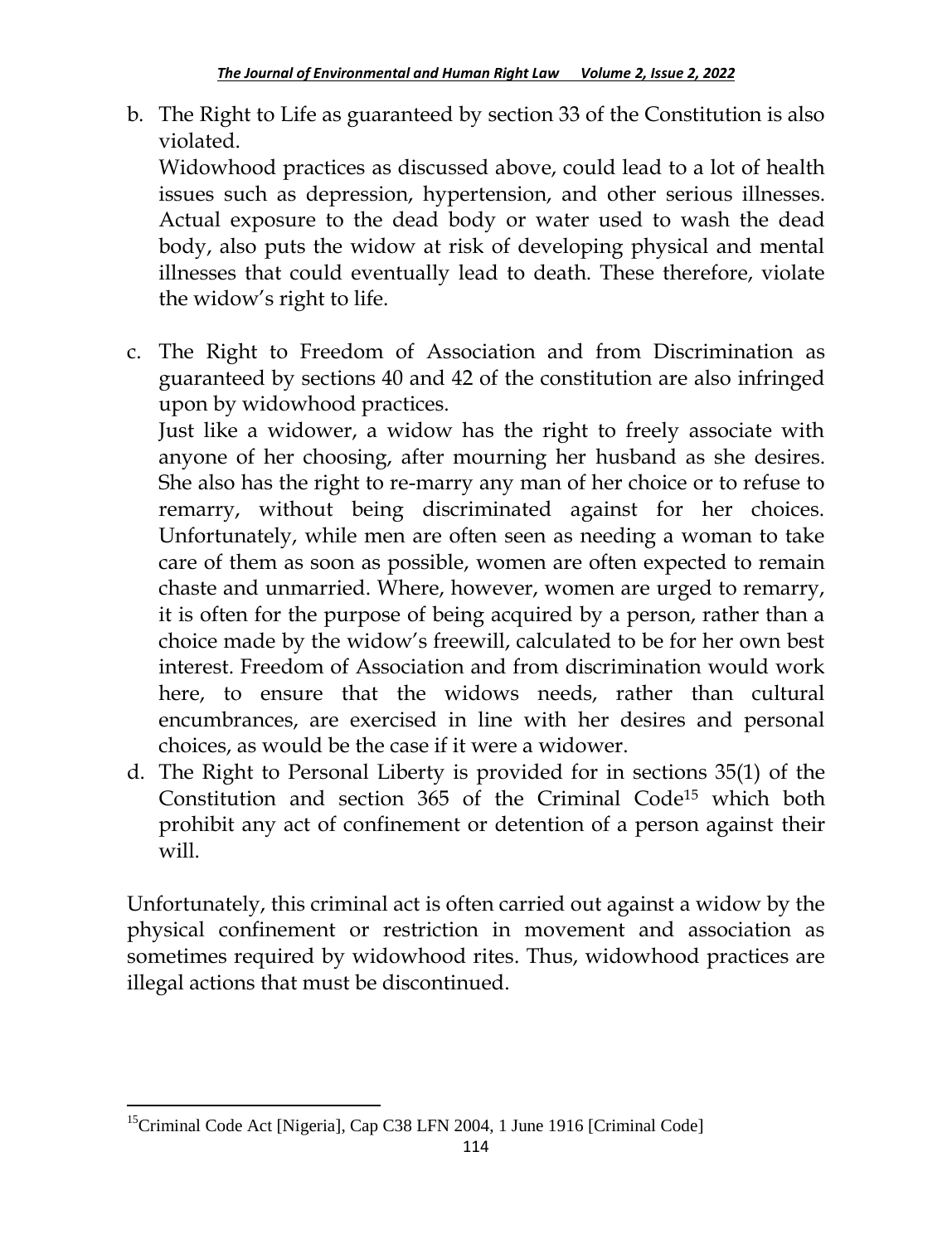## **3.1.4 Inheritance Rights**

Another problematic area of widowhood practices, and one that still continues presently, is in the area of inheritance rights. As discussed above under economic implications, the widow is often disinherited of her husband"s properties, regardless of her contributions to the marriage due to customary laws and practices that apply to women in general and to wives. Some of these practices have been called out by our courts and laws and there are now laws that regulate Administration of Estates.

Administration of Estates Laws of most of the States provide a pattern of distribution as follows:

- Where the deceased leaves no issue, parent, brother or sister of the whole blood the entire estate will be held in trust for the surviving wife.
- Where the deceased leaves a wife and issue the widow shall inherit all personal effects, a sum of money equivalent to the value of onethird of the estate will be paid to the surviving spouse with interest at the rate of two and half percent from the date of death till the money is paid.
- Subject to providing for that sum and the interest thereon, one third of the residuary estate is held in trust for the children.

In addition, sections 42(2), 72(1) & (2) of the Matrimonial Causes Act, Cap 220, Laws of the Federation of Nigeria, section 36(1) Marriage Act, cap 115, Laws of the Federation of Nigeria 1958 and in Rivers state, section 7 of the Dehumanizing and Harmful Traditional Practices Law No. 2 of 2003 provides for inheritance rights. Unfortunately, some of these laws are discriminatory against widows as the same provisions often do not apply to men.

There are many homes today in Nigeria where the husband and wife make equal financial contributions and sometimes, the wife even more. However, the financial contributions should never be the yardstick for inheritance by a widow because, her carrying the pregnancy for the children of the home and all the discomforts and risks that go with it, her taking care of the home and the children in ways the husband could never have and so on, cannot be quantified in terms of pecuniary values.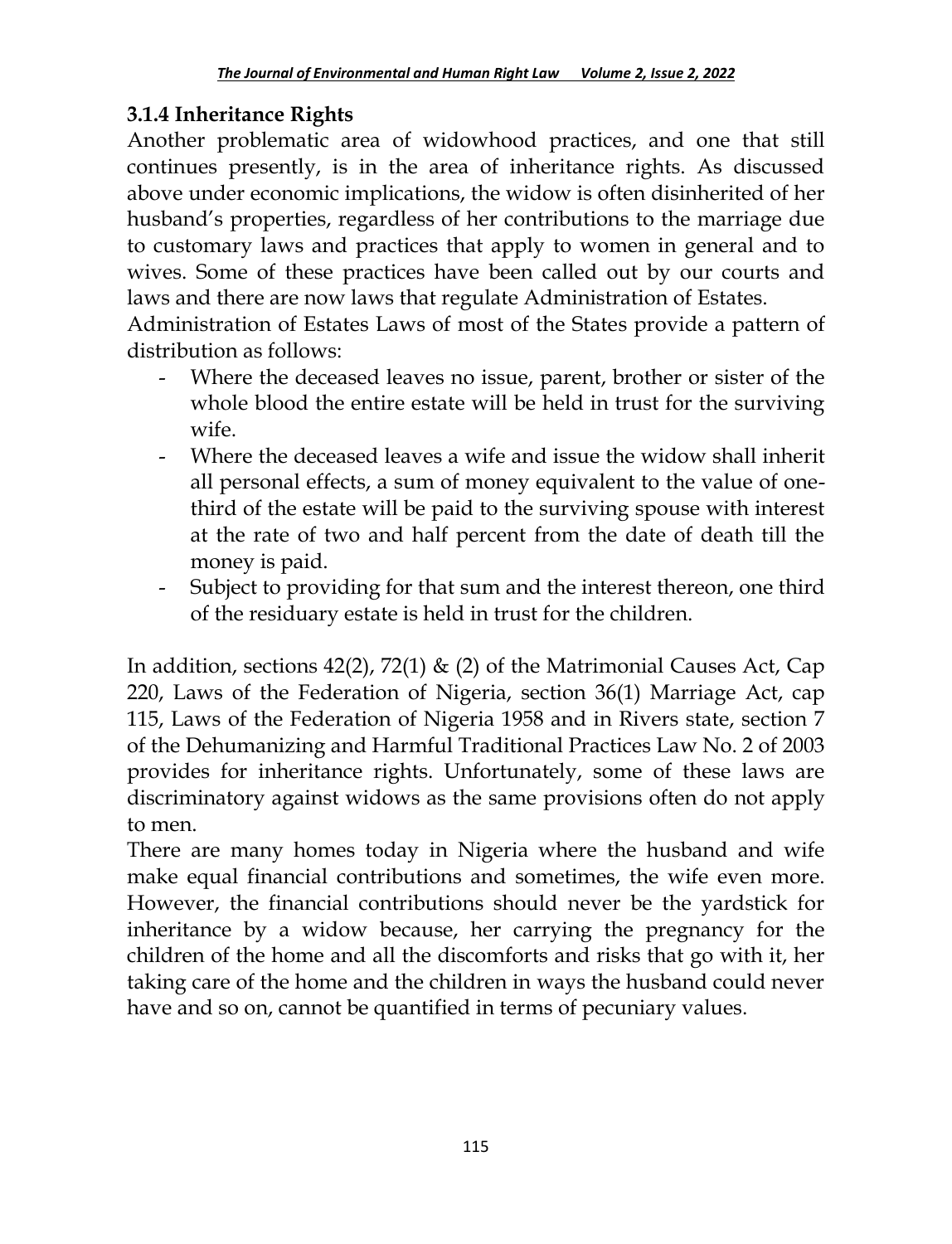### **4.0. Widowhood Rights Within Regional and International Framework and Conventions**

There are a plethora of international laws which aim to protect women generally. However, hardly any made specific reference to widows. Nevertheless, it may be argued that since widows are human, they are entitled to all fundamental rights and freedoms. Also, as women they are further entitled to women specific rights regardless of their state of marriage.

Some of the international laws which aim to protect women include:

- a. The United Nations Charter which came into force on 24<sup>th</sup> October, 1945 with the main aim of achieving international peace and security through respect for human rights and fundamental freedoms of all human beings anchored on principles of equal rights and selfdetermination without distinction as to race, sex, language or religion.
- b. The Universal Declaration of Human Rights, which is one of the greatest achievements of the General Assembly. It was adopted on 10th December, 1948, hence, the adoption of that day as International Human Rights Day. It is the first human rights instrument which established that all men are born free and equal. Thus, establishing fundamental rights and freedoms as contained in most constitutions of the world.

It is about the only instrument that made reference to widows in its Article 25 in relation to the vulnerable group that are entitled to a standard of living adequate for their health and wellbeing. Caroline Moorehead, a human Rights writer, observed that even the women"s own document from the 1995 Fourth World Conference on Women-The Global Platform of Action did not have widows in contemplation

c. The Convention on the Elimination of All Forms of Discrimination Against Women (CEDAW)<sup>16</sup> CEDAW entered into force on 3rd September, 1981. It aims at achieving gender equality and eliminating all forms of discrimination against women (because it saw discrimination as the bane of gender inequality which works injustice against women)

 $\overline{a}$ 

<sup>&</sup>lt;sup>16</sup>UN General Assembly, *Convention on the Elimination of All Forms of Discrimination Against Women*, 18 December 1979, United Nations, Treaty Series, vol. 1249, 13,

<sup>&</sup>lt;https://www.refworld.org/docid/3ae6b3970.html> accessed 23 March 2022.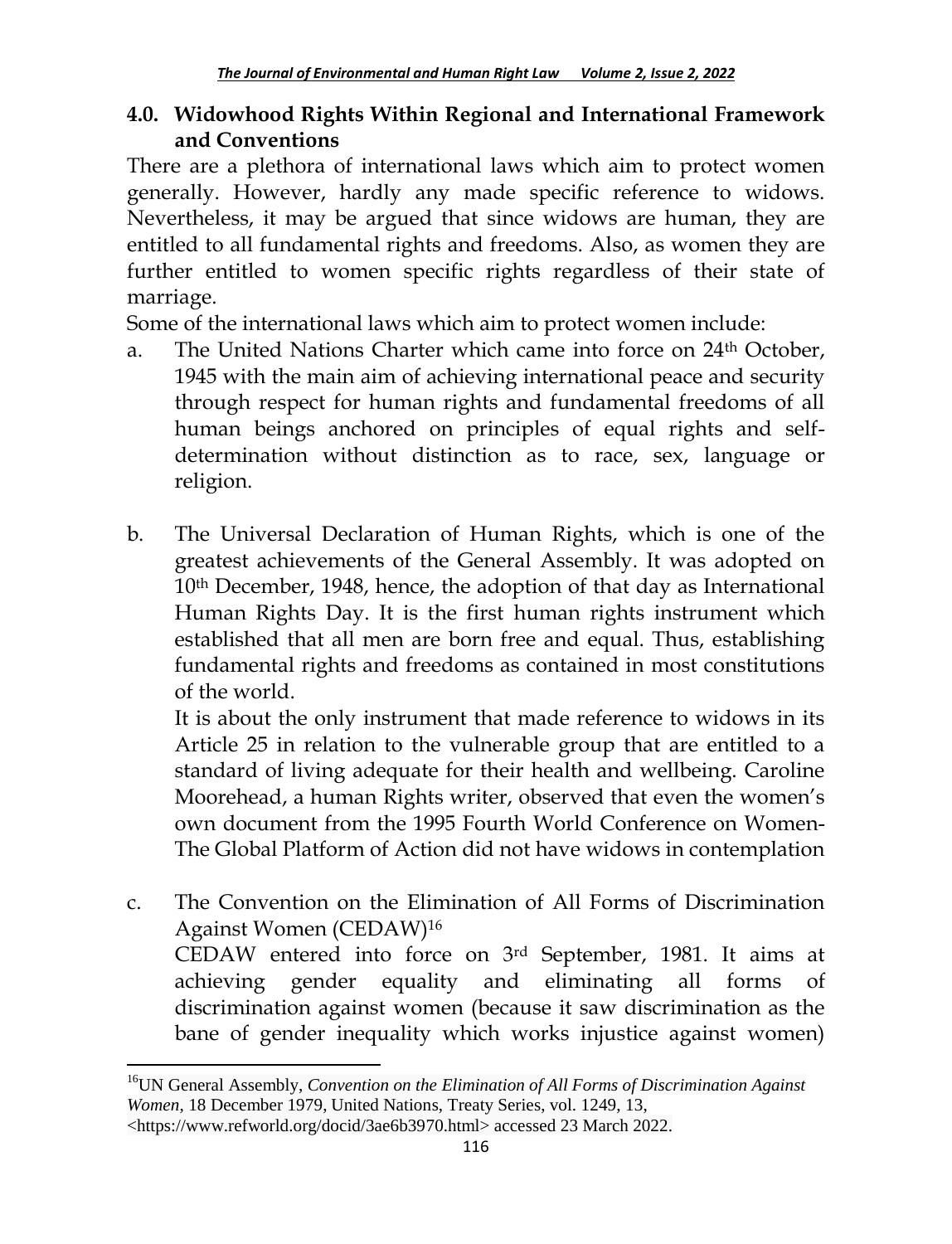through the creation of Treaty obligations which state parties are obligated to implement locally. By ratifying the Convention, States commit to undertake a series of measures to end discriminatory practices against women in all its form through:

- i. Abolition of all discriminatory laws, including cultural laws which it targeted a chief source of discriminatory practices.
- ii. Establishment of tribunals and other public institutions to ensure the effective protection of women against discrimination.

It covers three important areas of discrimination against women, namely:

- i. Civil and legal rights
- ii. Reproductive role of women
- iii. Impact of cultural factors on gender relations
- d. The Committee on CEDAW was established pursuant to Article 17 0f the CEDAW with the major task of supervising the implementation of the Convention. By Article 18 of CEDAW, state parties are to submit reports showing how they are giving effect to provisions of CEDAW. The Committee makes Recommendations to state parties on elimination of discrimination against women.
- e. The Optional Protocol to CEDAW was adopted by the UN Commission on the status of Women as a complaints mechanism that permits women from member states to make complaints to the UN where local remedies are exhausted. That committee is empowered to investigate systematic violations. NGOS Are allowed to submit shadow reports which helps the Committee to make concluding observations and recommendations.
- f. Optional Protocol to the African Charter on Human and People"s Right (APW)

This was adopted in July, 2003. This provided extensively for the rights of widows. For example,

- Article 2(1)(b) prohibits discrimination which endangers the health and general wellbeing of women.
- Article 2(2) deals with the elimination of harmful traditional and cultural practices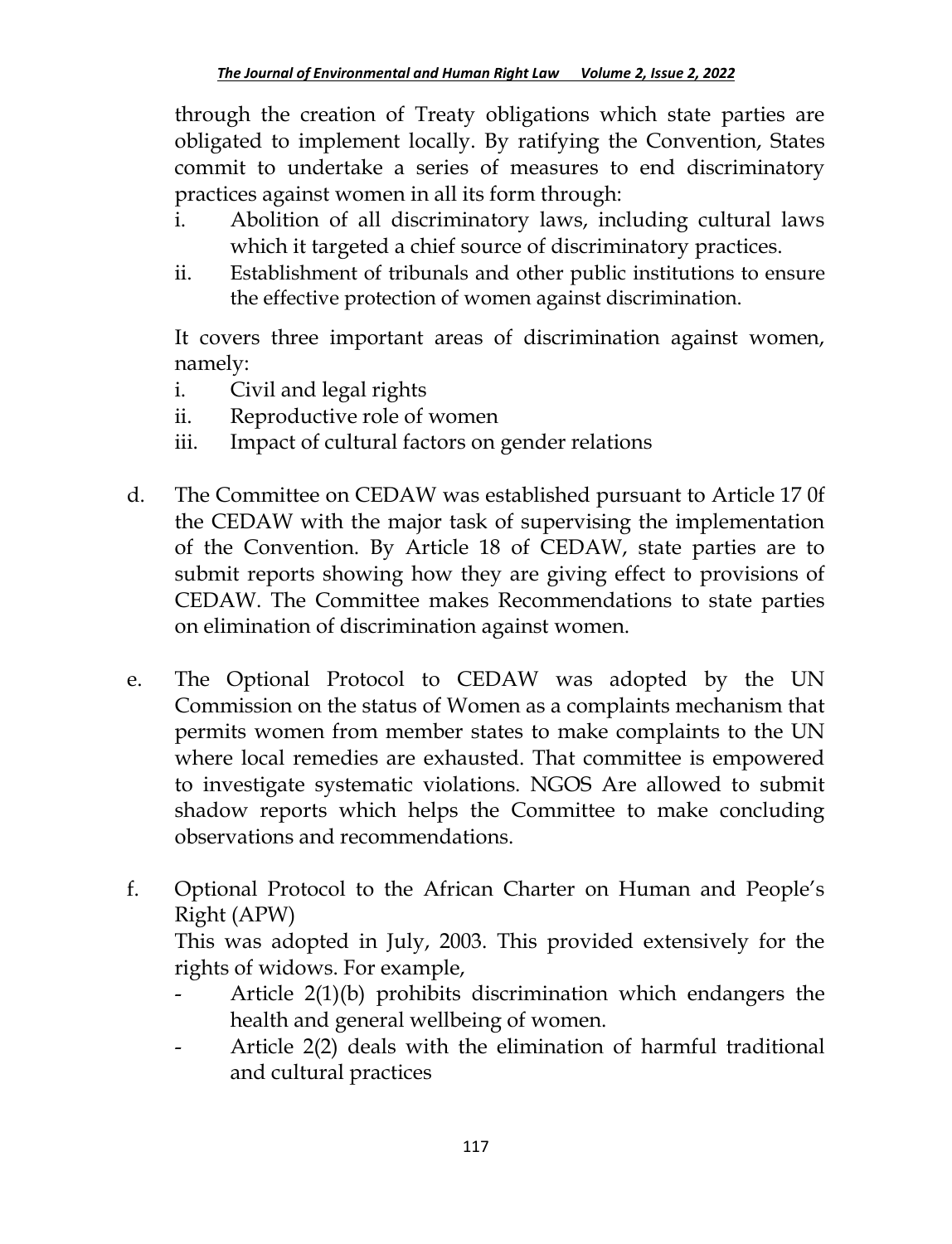- Articles 3 and 4 deal with the right to dignity, right to life, right to integrity and security of person.
- Articles 20 and 21(1) deal with amongst other things, issues peculiar to widows. Art. 20 seeks to prevent denial of right to custody of their children, forced marriages and inability in some places of remarriage.

Article 20 provides that:

- (a) That widows are subjected to inhuman, humiliating and degrading treatment
- (b) A widow shall automatically become the guardian and custodian of her children, after the death of her husband, unless this is contrary to the interests and welfare of the children
- (c) A widow shall have the right to remarry, and in that event, to marry a person of her choice.

Article 21(1) further provides that:

- A widow shall have the right to an equitable share in the inheritance of the property of her husband.
- A widow shall have the right to continue to live in the matrimonial house.
- In case of remarriage she shall retain this right if the house belongs to her or she has inherited it.

These provisions appear laudable. But do they really reciprocate what happens when a woman dies? Thus, even the laws are subtly discriminatory.

# **5.0. Recommendations to End All Forms of Discrimination against the Rights of Widows**

## 1) **Creating Solidarity Groups and Sensitized stakeholders**

Solidarity groups are people who unite for a common interest in order to provide mutual support for each other. They create strength through their number and through increased networks of people, information and resources. Such groups and resources, if properly channeled, could really help in providing pragmatic actions that both support the widow, as well as, make a movement towards the elimination of difficulties faced by widows.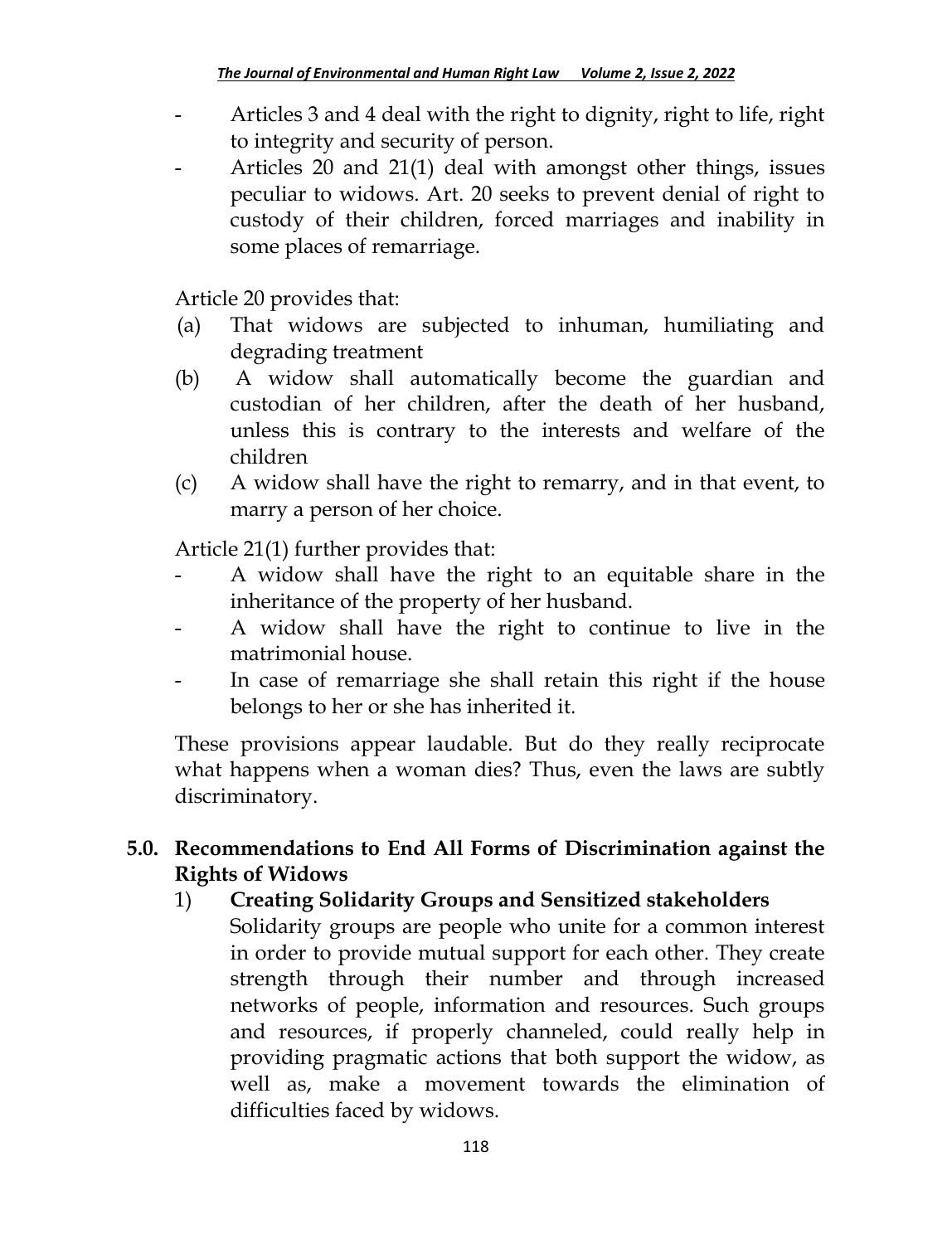This could include the formation of a Widows" Association backed by NGOs, Faith Based Organisations, and Community Based Organisations, and such other groups made up of men and women who will always, as a social corporate responsibility, go en masse to troublers of widows, to call them to order. However, a note of caution must be sounded to women generally to do unto others what they want others to do to them if they find themselves in the shoes of widowhood. Women who mastermind and or encourage the humiliation and dehumanizing treatment of widows to their brothers or within their families cannot sow thorns and expect peace in their own time. Women must desist from being the troublers of their daughters or sisters' in-laws.

Also, there is no doubt that some wives, as well as husbands, could be callous and act as very wicked wives or husbands against their spouse's family. This should be discouraged as such attitudes make it difficult to fight for the cause of widows.

### 2) **Sensitisation and Lobbying of Stakeholders**

Stakeholders must also be sensitized and lobbied in order to make them aware of the existence of the problem, and the need for their support to end such practices. These stakeholders include: traditional rulers, youth councils, judges, legislators, Ministries of Women Affairs and the Press, amongst several others. There cannot be any sustainable success without genuine support from stakeholders in our society, hence, these stakeholders need to be paid advocacy visits, lobbied, and sensitized, to secure the support and cooperation of all concerned to make them understand the plight of widows and to lend their support to ending such discriminations.

### 3) **Enlightenment Campaigns**

There is also the need for the enlightenment of all persons (including the young ones) in schools, colleges and universities through talks and the dissemination of information on the true life experiences of widows and their children, in order to appeal to the conscience of society. It is also important to openly applaud those who take positive actions to settle widows in their families and communities.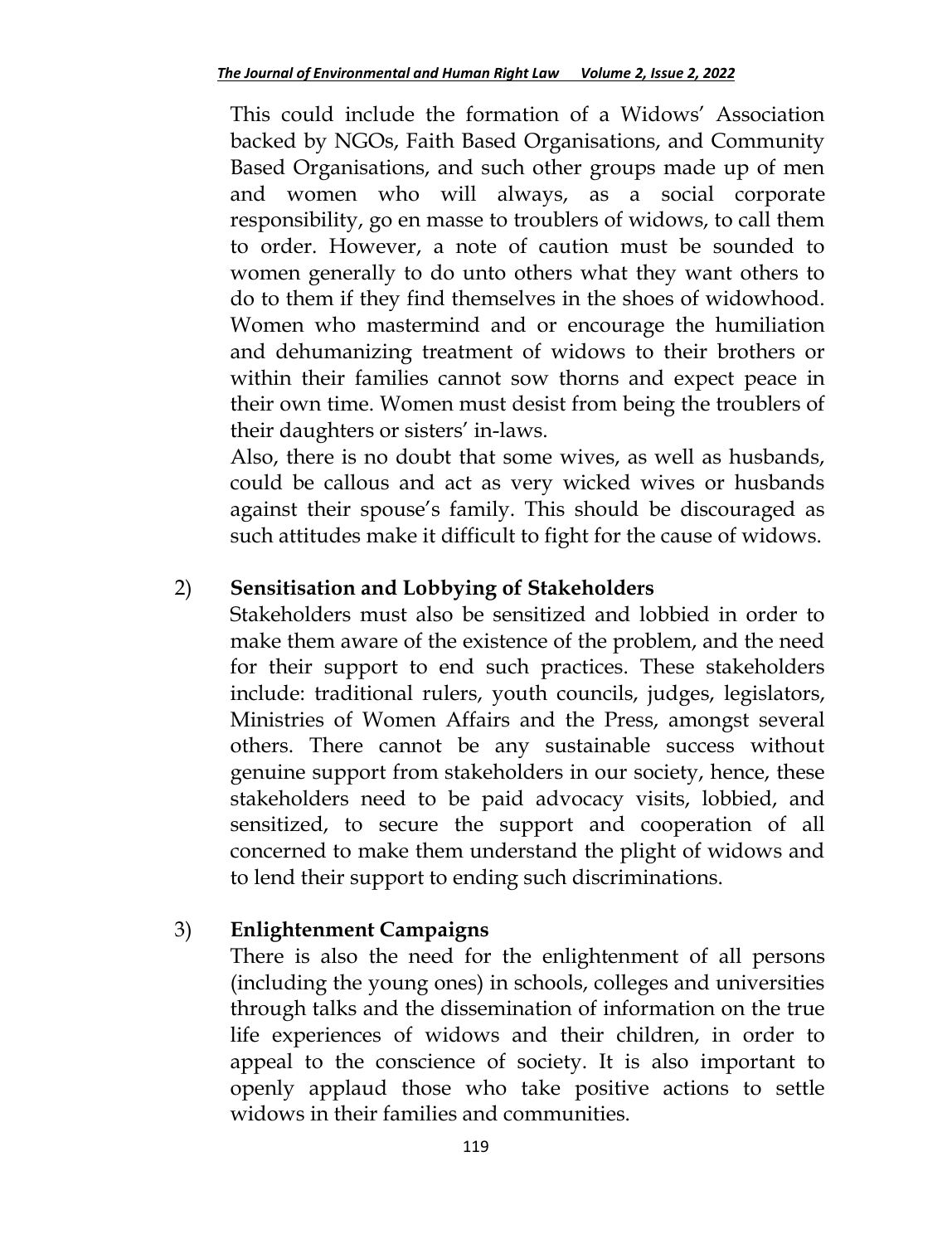4) Enlightenment and Sensitisation of Religious Bodies Religion is one weapon that has been so used to discriminate against women generally. However, a deeper understanding of most of the provisions of the major religions in Nigeria reveals the need for care for widows. The Bible, for instance, presents God as the defender of the widows.<sup>17</sup>

In the Bible book of Deuteronomy Chapter 16 verse 14, the Bible provides as follows:

And thou shalt rejoice in thy feast, thou, and thy son and thy Daughter, and thy manservant, and thy maidservant, and the Levite, the stranger, and the fatherless, and the widow, that are within thy gates.

In the book of Jeremiah Chapter 22 verse 3, God also called upon the leadership of Israel (and by necessary implication, the Church), to ensure that no violence was done to certain classes of vulnerable persons, and widows were included.<sup>18</sup> The Bible further warned about repercussions that shall follow the breach of these rules and commands. Also, in Isaiah Chapter 10 verses 1-3, the Holy Bible decreed woe to them that decree unrighteous decrees for the purpose of turning aside the needy from judgment, to take away the right of widows and orphans!19Thus, widows are not to be isolated nor deprived of their rights. They are to enjoy full participation in their feasts.

In the Bible book of 1Timothy Chapter 5, the Bible admonished extensively about widows.<sup>20</sup> However, the Apostle Paul talked about two types of widows – the younger and the older ones, and instructed that relations should assist and be responsible for the younger widows while the Church should also care for the older ones. According to the book of James Chapter 1 verse 27, true religion has to do with visiting the widows and orphans in their trouble.<sup>21</sup> Thus, Jesus condemned the scribes who "devour widows houses"<sup>22</sup>.

<sup>&</sup>lt;sup>17</sup>The Holy Bible: Psalms Chapter 88 Verse 5

<sup>18</sup> Jeremiah Chapter 22 verse 3

<sup>&</sup>lt;sup>19</sup> Isaiah Chapter 10 verses 1-3

 $201$  Timothy Chapter 5

 $21$  James Chapter1 verse 27

<sup>&</sup>lt;sup>22</sup> The Bible Books of Mark 12:40 And Luke 20:47. In The Two Passages, Jesus Warned Against Those Who Devour Widows Houses Which In Other Words By The New Living Translation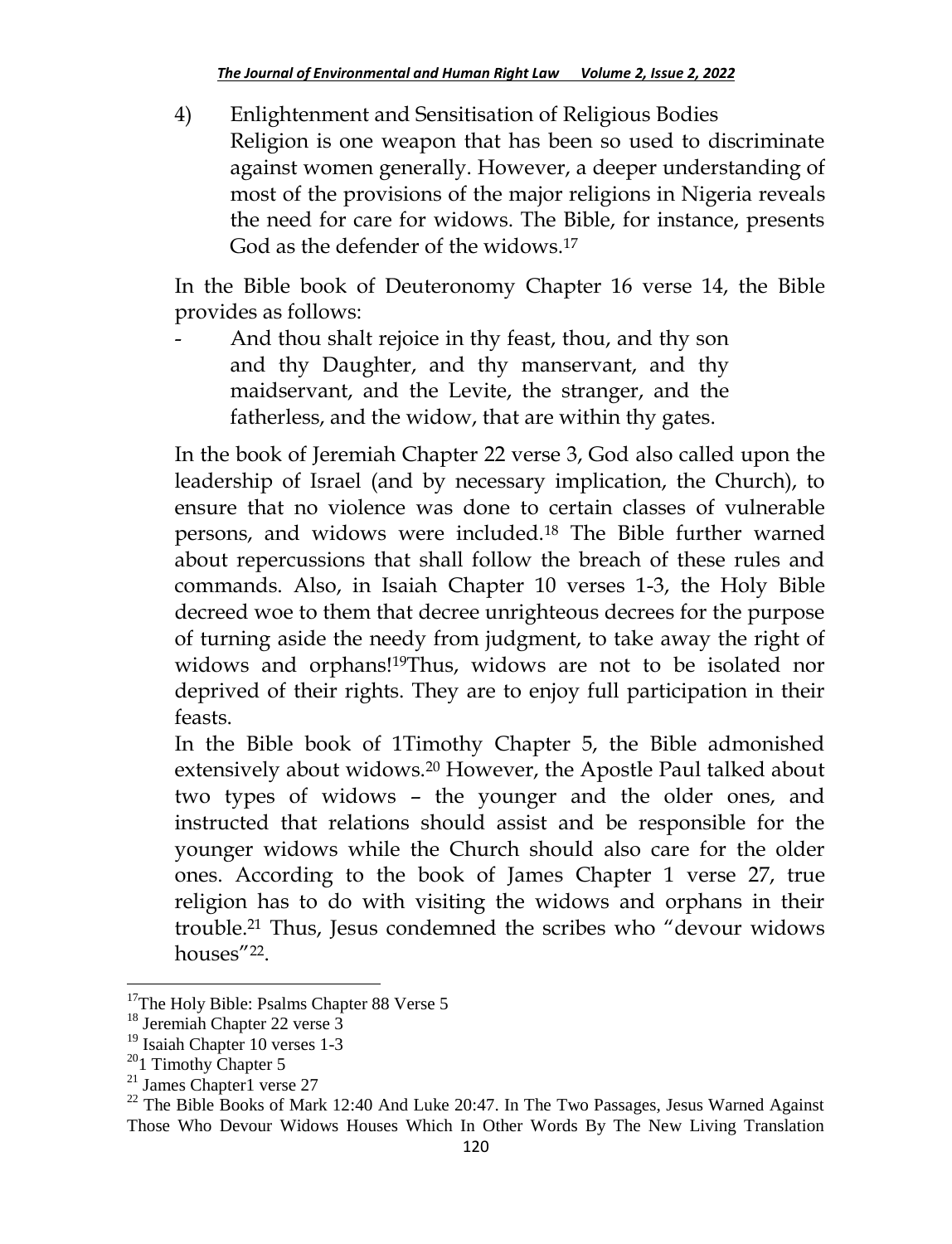On the other hand, the rights of widows in Islam are defined in both the Quran and in the Hadiths. Al-Bukhari states as follows:

The one who looks after a widow or poor person is like Mujahid (warrior) who fights for Allah's cause, or like him performs prayers all the night and fasts all the day.

The Quran provides that a widow without a child is entitled to onefourth of the estate of her deceased husband. If she has children, they are entitled to one-eight after liabilities.<sup>23</sup> Basically, all widows in Islam are required to do is mourn their late husbands for four months and ten days:

- And those who are taken in death among you and leave wives behind- they, the wives shall wait for four months and ten days and when they have fulfilled their term, then there is no blame upon you for what they do with themselves of women in an acceptable manner and Allah is fully acquainted with what you do.<sup>24</sup>

From facts gathered from these two religions, it could be safely concluded that the plight of widows witnessed in Nigeria has nothing to do with religion. The two major religions in Nigeria are clearly not in favour of oppressing widows and their children. Unfortunately, because these provisions of the religious books are not in favour of oppressing the widows, families prefer the dictates of culture which are traditions put in place by men and women loyal to patriarchy to gratify their selfishness and greed. Meanwhile, they hold to scriptural references in the holy books which seem to encourage the subjugation of women and interpret such to suit their purposes.

Version Of The Bible Means They Shamelessly Cheat Widows Out Of Their Property And Pretend To Cover It Up By Making Long Prayers. Jesus Concluded His Statement By Saying That Such Persons Shall Have Greater Condemnation Or Punishment.

<sup>&</sup>lt;sup>23</sup>Surah An- Nisa, Verse 12

 $24$ Surh L-Bqrh, Verse 234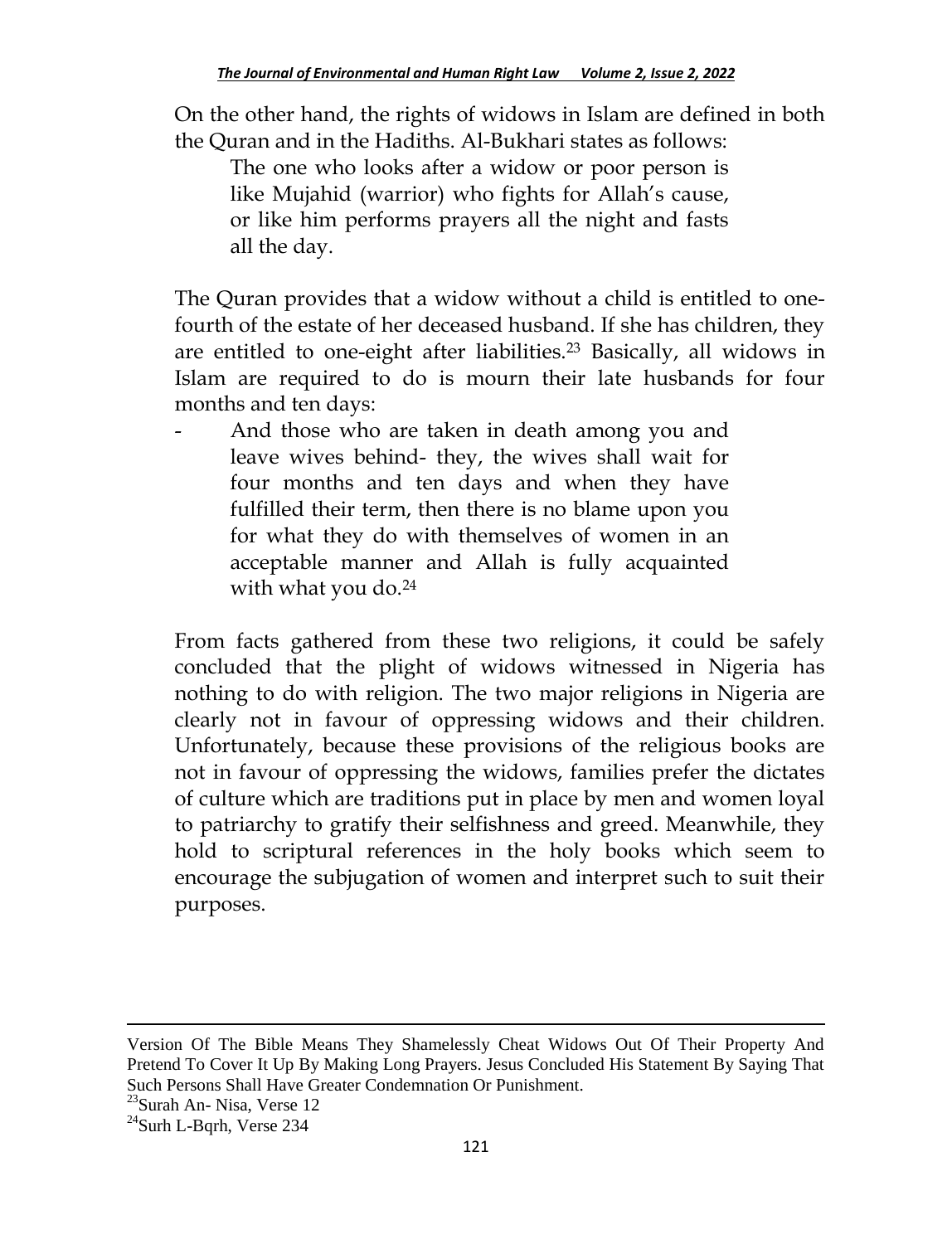5) Increasing Access to Justice by making effective legislation against dehumanizing widowhood practices, and eliminating barriers to litigation.

There are a lot of laws already in place which should ordinarily suffice to put an end to discrimination against women, such as the ones quoted above. However, while the provisions are laudable, there are vacuums unfilled by these laws which make the laws toothless. These include the fact that no institutions are provided or set up for the execution and implementation of these laws. The Dehumanizing and Harmful Traditional Practices Laws or Widowhood laws operative in different States in Nigeria for example, cover every conceivable injustice against widows. However, the remedies and punishments under the law are toothless because no mechanism for implementation has been put in place by the law other than the Courts. A mechanism that is cheap, accessible and devoid of excessive bureaucracy, where a traumatized widow can feel comfortable to approach without much ado. A body with branches in every Local Government to monitor and compel implementation otherwise, if the widow has to depend on litigation to obtain redress, she might not even survive it.

In relation to litigation, there is the need to encourage litigating the rights of widows. With more judicial pronouncements and defeat of repugnant traditions and cultures, perpetrators will be hindered. When such cases are in court, solidarity in the form of court attendance on days of hearing will further serve as a deterrent.

6. Preparation of Wills and Oral Declarations or Desires and Harmonising all forms of Marriages with Marriage under the Act

In some parts of the country, inheritance rights of widows follow the type of marriage. For instance, in *Obusez v Obusez<sup>25</sup>* the court held that where a person subject to native law and custom marries under the Marriage Act and dies intestate, the applicable law for the distribution of his estate would be the Marriage Act and not the Administration of Estate Law or

 $\overline{\phantom{a}}$  $25(2007)$  2 All N.L.R. 458